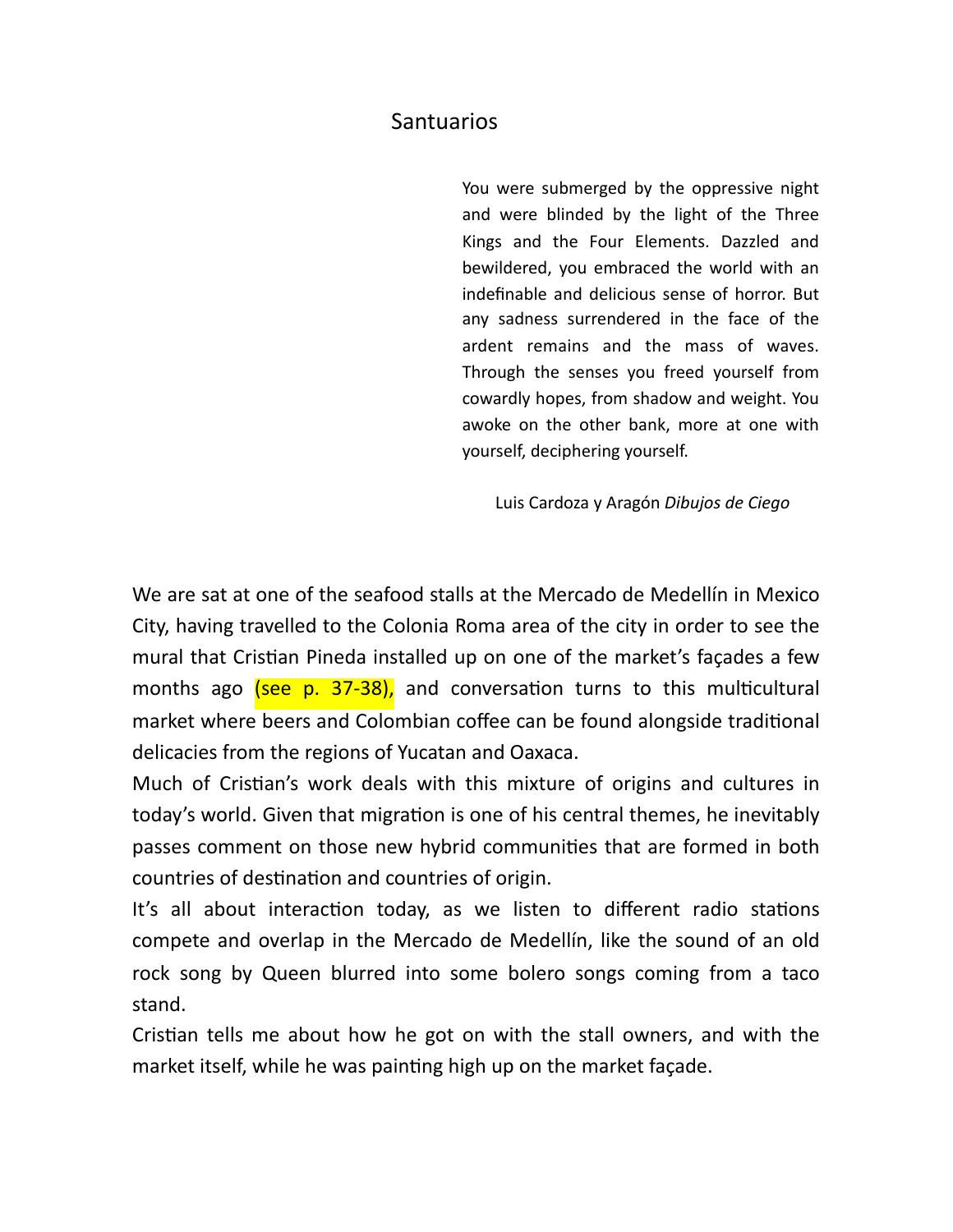His Belgian wife and mother-in-law finish their seafood cocktail and start on some octopus, and the sound of different languages can also be heard around our table.

But, having seen his *Santuarios* series a few days ago, I think that Cristian has reached a new stage in his art. For years he has sought this breakthrough, where everything that he had previously been working on has converged within this collection of paintings, a part of which has now been exhibited.

Cristian Pineda's personal journey has seen him constantly play the role of cultural promoter and activist, while simultaneously maturing as a professional artist.

For many years now he has produced work in support of migrants, especially those who cross our country having arrived from Central or South America. Yet he has dealt more broadly with this theme, expressly dealing with the rights and realities of our countrymen who cross north of the border, and this work has led him to organise art workshops in Europe featuring both migrants and those displaced by wars or political conflicts in their homelands. He has always been able to condemn realities through the use of his art and through other means of expression. He has walked the migratory routes alongside those Central or South Americans who cross our country and, in addition to documenting these journeys in various ways, he has created ephemeral works and spontaneous installations made up of the materials left behind by this pilgrimage of thousands: from ropes, bottles, food wrappers and shoes, to pieces of a telephone or a radio. Many artists have contributed works to denounce migrant realities, to raise funds at exhibitions or to frame the debates at seminars or academic events organised by Pineda through his artistic platform *Migrantes Frontera Sur*. I recall when in 2011 he invited Alejandro Santiago to exhibit his *Familias Migrantes* series on the terrace shared by the Memory and Tolerance Museum and the Ministry of Foreign Affairs, an event linked to World Refugee Day and organised by the UNHCR in Mexico and the Federal District Government. A year earlier, in 2010, I had seen him make a speech for a *Migrantes Frontera Sur* exhibition at the Casa Lamm Cultural Centre in support of the work carried out by Padre Solalinde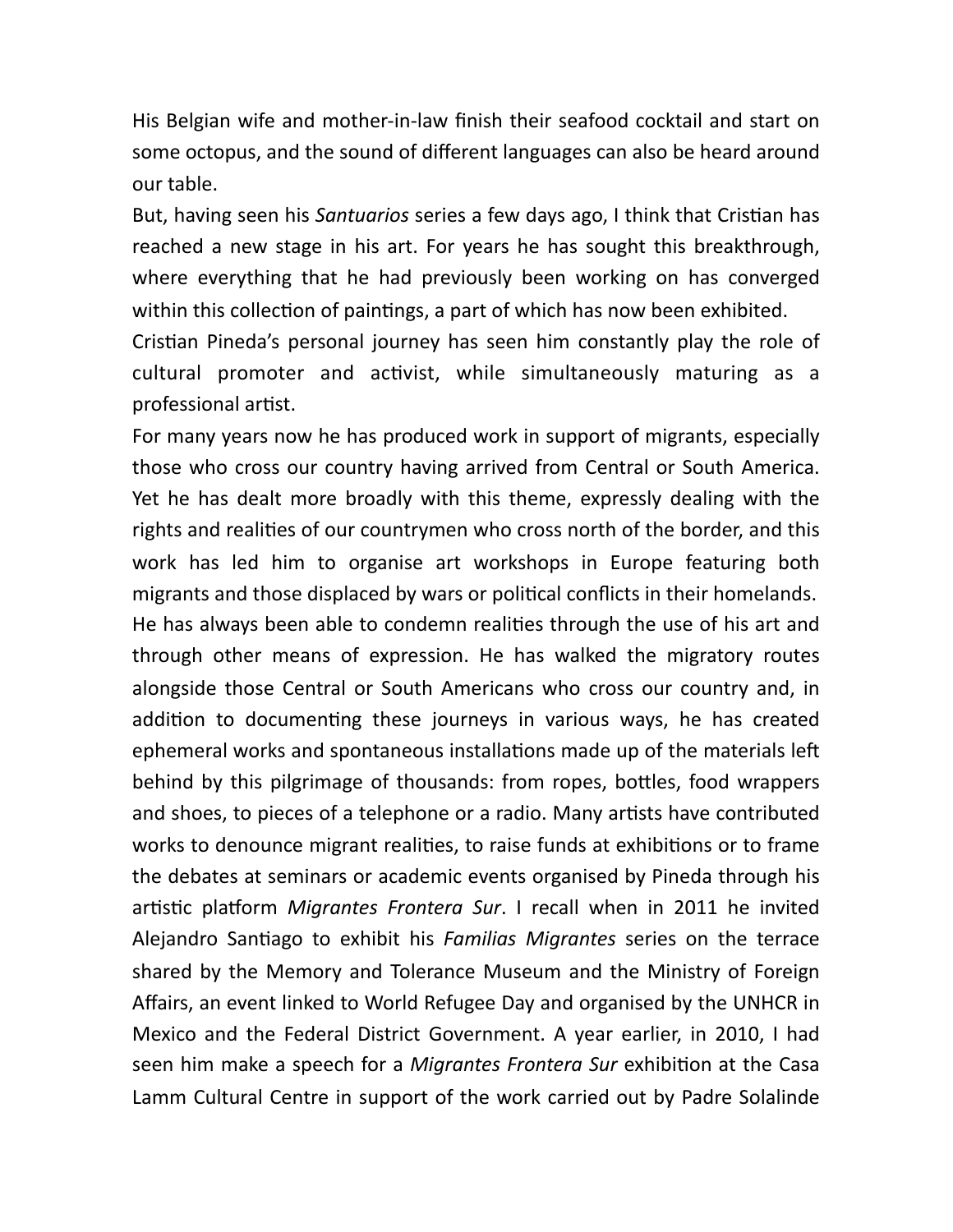and his migrant shelter in Ixtepec, Oaxaca. It was in his hometown of Juchitán, close to Ixtepec, that Cristian's bond with migration was first formed. Together with Demián Flores, he initiated a series of activities aimed not only at developing a dedicated space of cultural expression and rest for those passing through the Salalinde refuge, but also at stimulating the use of art to denounce realities and raise funds for the project. Cristian has come a long way, and the journey is reflected in many of his own creations and series, both graphic and pictorial, ephemeral and traditional.

However, Cristian has also committed himself to setting up artistic residencies, to producing publications and to organising workshops through his *Bacaanda* cultural centre. This dedication has resulted in the arrival of over 150 artists to his community, many of them nationally renowned such as the photographer Antonio Turok.

Alongside all of this activity to encourage social participation in its various guises, Cristian continued to produce his own graphic and pictorial art. While he continued to hone his craft in these fields, his force of expression was most keenly felt through etchings and serigraphs, in which he best managed to marry his ideas to his artistic approach. Then along came *Santuarios*, whose canvases constitute a significant leap forward, the discovery of a force and creative direction through which the "searching" quality of his works is left behind and replaced by more forceful images. The reason for this sudden change seems to be twofold. Firstly, a specific technical decision was taken: Cristian stopped working with sketched outlines that spread over his canvas and formed the basis of his pictorial compositions. Over many years he had developed an artistic method, one with many contemporary aspects but one that was also embedded in the centuries-old tradition of drawing machines, consisting of a drawn image that is in some way projected onto the canvas and used as the conceptual and compositive axis around which the painting will develop. However, when it came to *Santuarios*, Cristian moved away from the method that he had so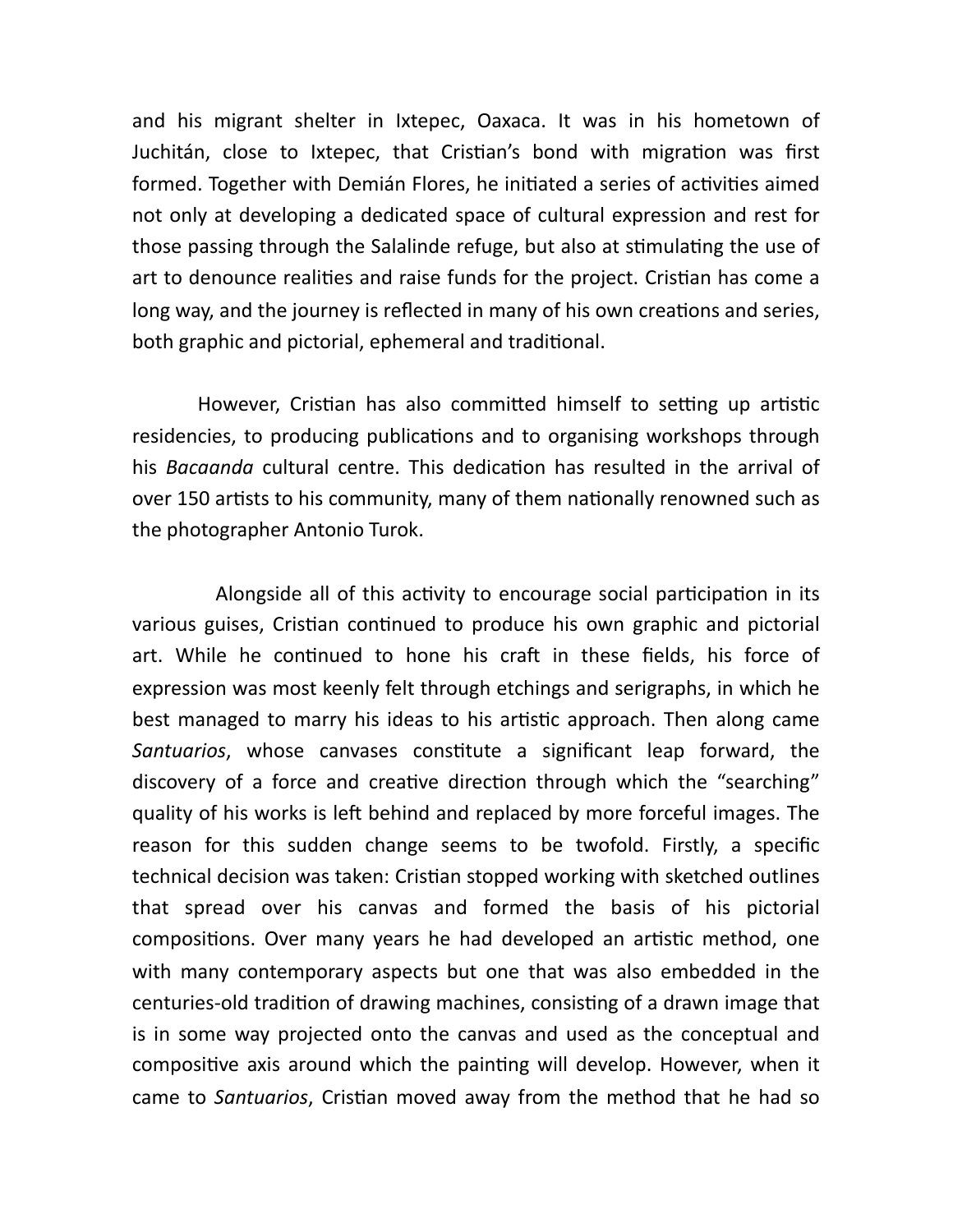faithfully developed over the years and instead opted for more spontaneous works, in which he sketched directly onto the canvas. This blind confidence in his improvisation and decision-making simultaneously affords the artist freedom and security, his linear imagination and image construction creating a definitive and forceful catharsis. The lines thus paraphrase Cardoza's The *Lines on Her Hand*, the very heartbeat of life being translated into a drawing. The decision to position the works in this way is of much significance. On the other hand, the second decision taken results from his art not being tied down to any specific social or political process, to any circumstance or theme linked to his role as a cultural promoter or artistic activist. The focus is instead on a personal and intimate search, a forceful out spilling of the subconscious onto the canvas like one long, deferred dream. This is not to say, of course, that certain elements of strong libertarian criticism do not emerge, like for example *Imperio* (see p. 39), which features the dark face of power.

 *Bacaanda*, meaning "dream" in the Zapotec language, is the name of the cultural project that Cristian ran in Juchitán and that included the publication of a magazine, the organisation of artistic residencies in the Istmo de Tehuantepec region, the creation of a cinema club and the formation of different workshops on printing and painting techniques. But, creatively speaking, I believe the true dream to have been realised in this collection in which the mind is directly linked to the drawing, where the canvas is firstly smeared with paint, producing drips and forming pictorial elements that are both random and arbitrary, suggesting the birth and growth of the drawing, the unrestricted evolution of lines that spontaneously seek poetry and that live and are born in an instant. In his book *Correo Dadá*, Raul Hausmmann states that: "What sets Dadá apart from a thinker or a philosopher is that he never despairs over the meaning of changing values, even those which shift from one minute to the next; on the contrary, he could not live like this as he would become immobile, and this ambiguity between what is static and what is dynamic is, for him, the elemental notion of life." Although Pineda's work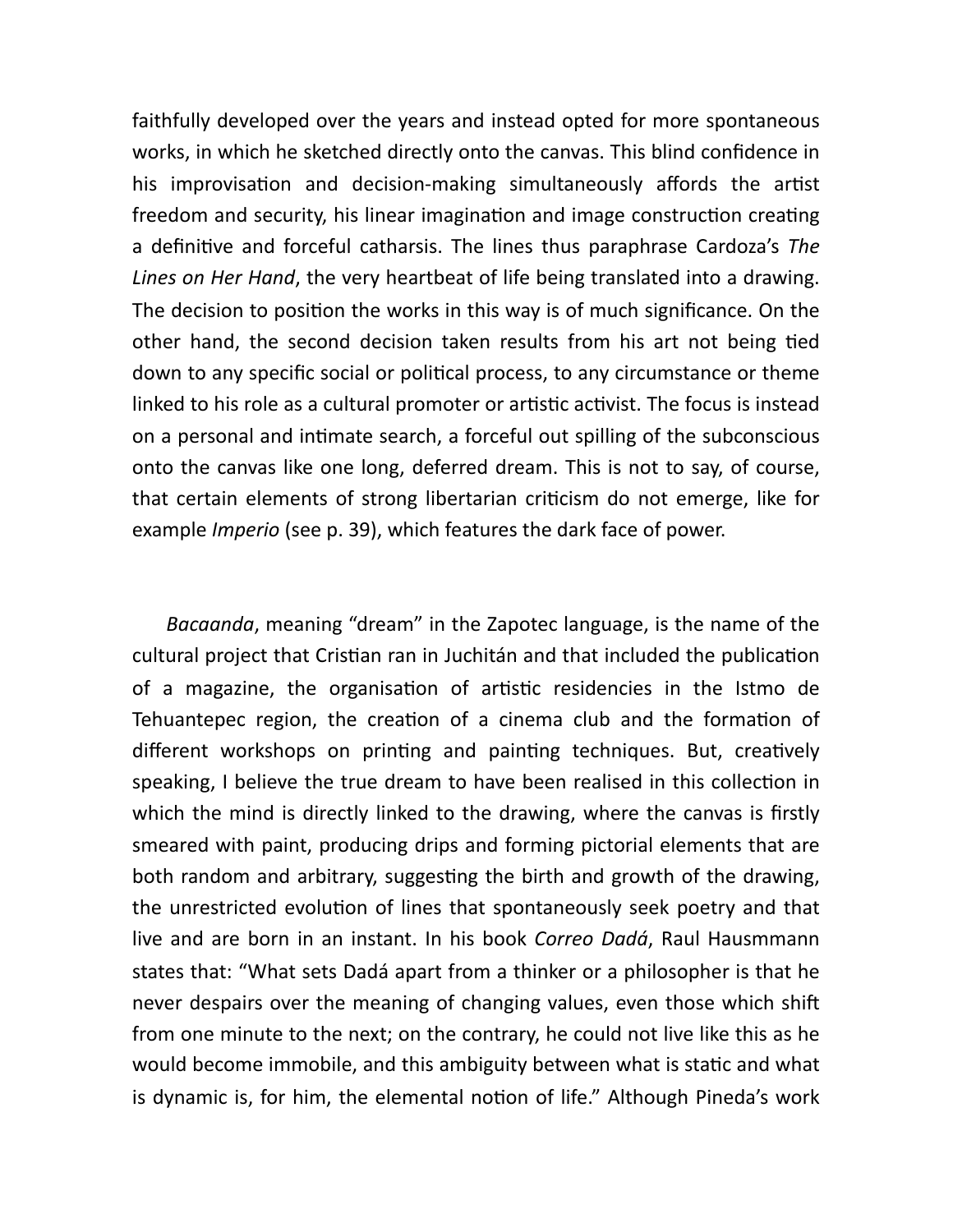does not entirely fit into the bracket of Dadaism and has more in common with surrealist pieces, this definition nevertheless encapsulates the forward leap the artist has made. He has evolved from a desire to symbolically reflect "realities" and produce meaningful works, to a desire to create works that, without denying the worlds and issues that he had confronted before, now locate them within a wider universe, free from preconceived plans, in which aesthetic ambition outweighs discourse and the image's heartbeat is created by the path of a brush or charcoal over the canvas.

When I saw the exhibition alongside the artist himself at the beautiful Casa Frissac in the centre of Tlalpan, where half of the series was on display, Cristian started to talk to me about a return to the four classical elements: water, fire, wind and earth. But not as symbols, but rather sensations that held their own specific memories, such as the wind and water on the beach at Huave de San Mateo del Mar, or the fire, earth and wind in a crop field of roaring flames during the slash and burn season. Images of his hometown, clouds, blue cracks in the sky, the light of Juchitán. All of this manages to seep naturally through into the succession of works: the compositions  $-$  whose titles translate as "Bodies of Wind" (see p. ), "Sweet Water"(see p...) or "Bodies of Earth"(see p.) – demonstrate that memories return to Cristian like a gust of wind or a wave. These memories flow instinctively onto the paintsmeared canvas, then a drawing emerges and weaves its course before the colour again starts to block out areas of this drawing, to obscure certain shapes and lines, to swallow them up in areas of pure colour that form an atmosphere which, despite having its own borders, creates the sensation of a fluent construct that interconnects and becomes at one with the other works.

The human anatomy is also central to these paintings, many of the compositions featuring skeletons or bodies that show muscles, stretch marks or flesh beneath the skin, just like in anatomic studies or diagrams. It would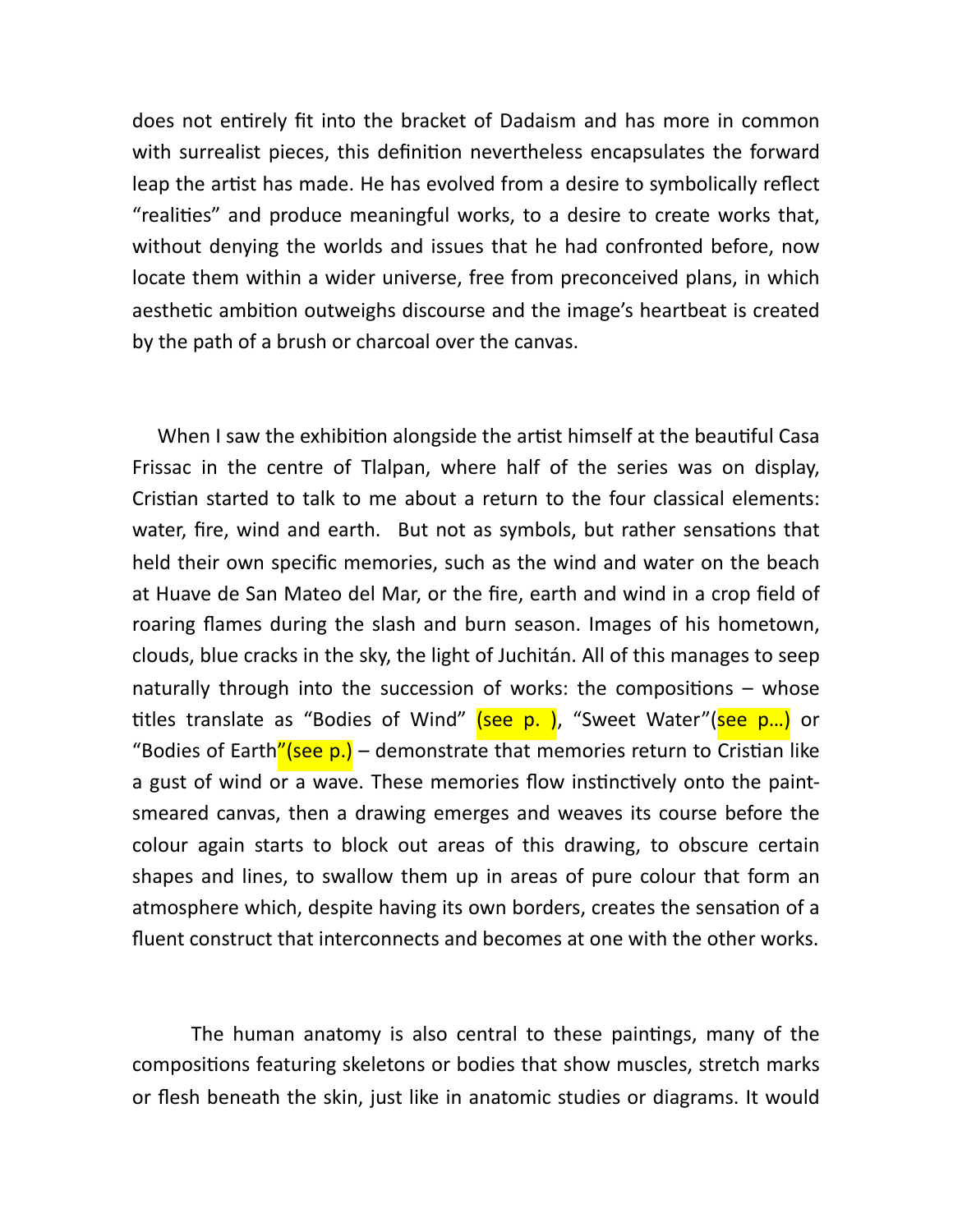appear that in these compositions, in which the artist penetrates the human body, he seeks to show us that he is swimming deep below the levels that define us in order to reach, as the Argentine poet Oliverio Girondo would say, the *masmedula*, a neologism that leads us into the innermost corners of the creative being. Cristian plunges into this environment, and this interconnection between the creative process, the anatomy and the four elements seems to scream: "This is me. This is what is inside me. I am made up of many worlds, many plants, many others". This is what becomes externalised when he paints. One poetically suggestive work reflecting these aspects would be *Baile de la Consciencia* (see p.). In this painting we can make out four characters, defined by areas of lively colours, which seem to be personified maps, human territories dancing between skeletal legs. This is a dance of what we believe to be consciousness, dancing at life's limits, men and women between stars, this immense universe that surrounds us and sets our limits of knowledge and consciousness but that, at the same time, shouts out that the only way man has of reaching this immensity is through poetry and art, through music and dance. When man creates, he can reach the stars and juggle with them. If James Joyce associates the city with the human anatomy in modern literature, Cristian dissects the anatomy so that it may be reintegrated into the natural and cosmic space. In *Cuerpos de Viento* the characters are defined by lines that seem deformed or traced out by gusts of air, the trembling silhouettes seem ready to fray away, the profiles of both objects and creatures ripple as if they were flags being blown by a tornado. What we can see, therefore, is that there is a dialogue between the artist and the materials that emerges almost automatically during the creative process. It is a position closely tied to surrealism, of immersion into the imagination and deep thought, of following what the smears of paint say and allowing the next shape to be born out of what is found. As I have already mentioned, after the drawing comes a process of layering with colours. It is the drawing itself that informs the choice of tones for this process: a theme emerges and the brushstrokes apply a colour scheme that is prompted by the drawing. If the work is aquatic in nature, for example, blues and greens dominate.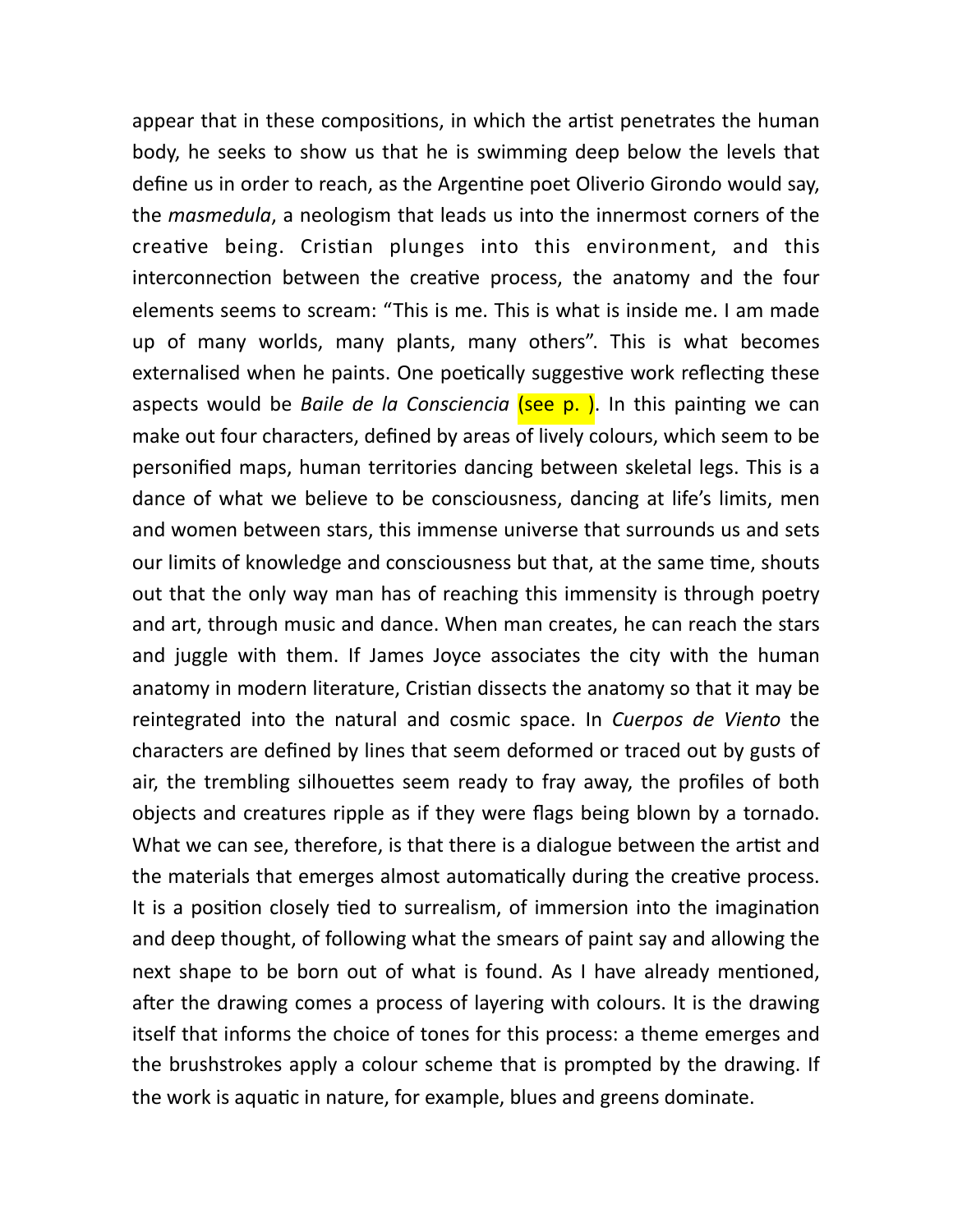What then is the sanctuary, or sanctuaries, that Cristian Pineda has reached? I believe that there is a complex of very personal Sanctuaries that represent cultural origins, a spiritual awakening, a relationship with nature, a political stance, eroticism, the essence of life and, therefore, the four elements, alongside a contemplation of such things as the home and a sense of belonging to a place. Finally, there is the sanctuary of the body  $-$  not superficially, but rather a Sanctuary that can only be reached through the insides and bones, like a plant through its roots and even inside rocks. It is a revision of one's own being and of one's personal history along sensitive and sensorial lines, a type of building in which each room acts as an encounter with another facet of the self or with another defining personal moment. This could manifest itself as a rapprochement with pre-Hispanic cultures, a bond with animals or plants, or contemplations about death and the spiritual side of life. Yet there is one overriding sanctuary, I believe, and it is where all the other sanctuaries meet, a sanctuary greater even than the body and the mind in whose ideas and feelings all others are kept. I speak of the sanctuary of painting and drawing. It is this sanctuary of art that Cristian builds and reaches by managing to collect in this one series all of his previous searches: treks through the desert making circles with the migrants' objects (see p.45), folders of etchings, pictorial collections, everything converges here as his formative experiences evolve into these ninety paintings, each one of which is a door into the complex tower of liberal concepts and techniques with which Cristian confronts each canvas.

There are precedents that were already pointing in this direction, in the form of thousands of drawings, but in particular his *Dibujos Territoriales* that were made on paper napkins. Then the *Maderas Corpus Terra* (see p.) series, produced on plywood sheets from carrying cases and on which he restricted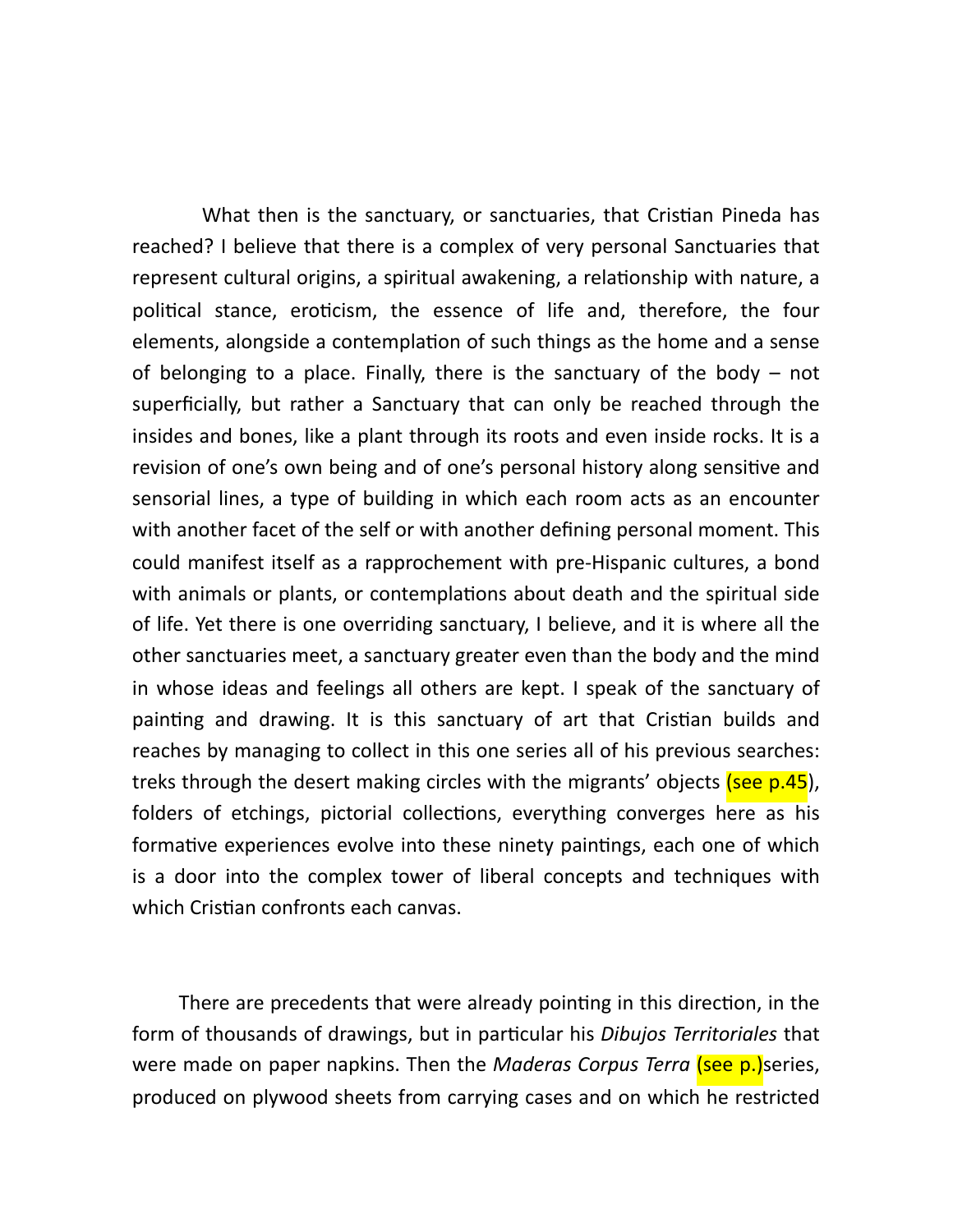himself to drawings which followed not only the wood grain, but also the stickers, printed words, stripes, stains, marks and stamps. In the case of the *Dibujos Territoriales*, the ink expands on the paper napkin in such a way as to determine the course of the sketch and even create new, previously unplanned shapes. The *Maderas Corpus Terra* series, for its part, finds hidden beings in the knots and grains of the wood in an entirely surrealist manner. Those words on the "fragile contents" stickers or the import/export stamps later became the origins of many of the letters, phrases and terms included in *Santuarios*. I insist that from that moment, those packages and napkins gave rise to the surrealist positioning of his art, such as the wooden sheets to which drawings are added by burning or singeing them, shapes randomly appearing or being suggested by the natural grain of a severed trunk or by the whims of the shading. They would delight Paalen and Max Ernst, to mention just two inescapable names from the world of surrealist experimentation.

 Along these surrealist lines that are progressively developed throughout this large collection, the works structurally became a sort of stained-glass window and the beings or characters became hybrids. We see plants organically growing with the body of a human or animal, mouths with insect antennae, compositions that are submerged beneath the surface but that let us see the roots between minerals and rocks, plants with fingers, dragonflies with female legs, oesophagi, visors, veins that seem to become stems or plant outlines that seem to have a plumage, bodies that have become beasts. It is a din of shapes and colours, as if there were no difference between things and beings, as if we were not individual but rather one continuous whole, joined in different ways, a network of networks in which we can all influence each other like in the scientific theory of the Butterfly Effect, which says that the flap of a butterfly's wings can influence the climate on the other side of an ocean due to the chain of events that follow it, from pollination to the reproduction of its own species. Some of the structures among those which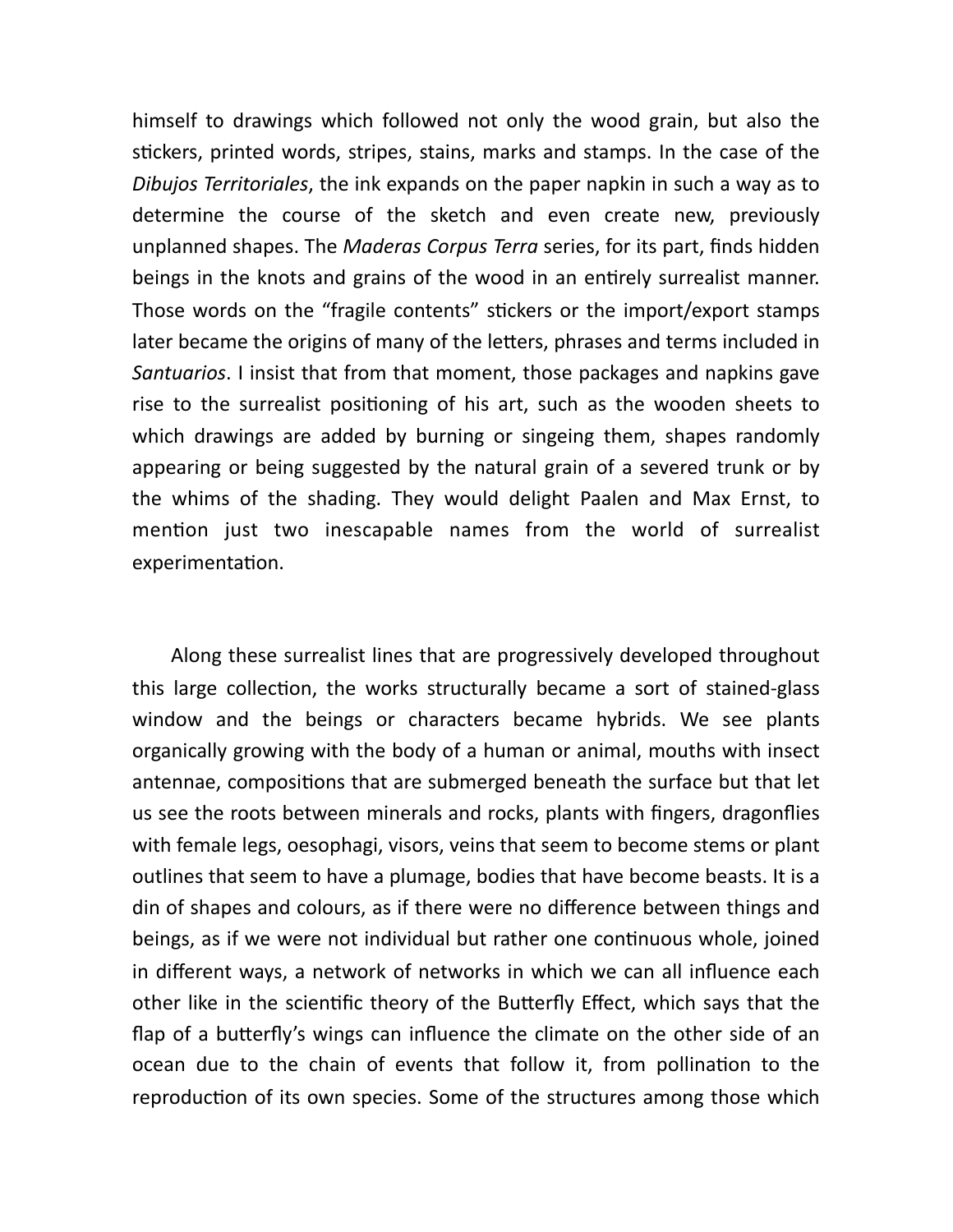emerge from under the surface remind me of certain works by Wilfredo Lam, but of course the treatment of colours and the presence of words completely change the meaning of the paintings and move them closer to José Bedia, a more modern Cuban artist.

 I understand the inclusion of words or phrases to play an almost foundational or mythical role, participating in the creation of the art. It is like when a supernatural being, a god or a mythological creature renames the world, and the world is thus reinvented. Cristian instils the same effect in the pictorial aspect and the sentences therefore have a grandiloquent tone: "Lift your head, even if for now you cannot see the light" (see p.). I personally consider this pictorial Sanctuary to be a true moment of enlightenment on Cristian's journey, the moment that he has been shown the path onto which his previous searches converge.

 Curiously, at a first glance the atmospheres on which the images in these works seem to float appear fragmented. But then, after observing and taking in the different works, we realise that we are witnessing a chain of links and fusions, a network of lives, organic objects, natural elements, characters, creatures both fantastical and real, vegetation and clouds. In this way, the concept imprinted on the majority of the paintings is also enshrined in the way the works have been put together. Of course, there are works that do all they can to challenge this harmony, that once more condemn migrant realities, as can be seen in canvases such as *Implosión(see p. 29)*, whose dismembered and severed bodies create a message of violence and desperation. This horrific image would appear to refer to our country's current plight: despite such a long and rich cultural history and the human qualities of her people, Mexico is caught in such a whirlpool of violence and corruption that the nation-state is unable to guarantee its citizens the basic right to life. The image developed by Cristian is one of a country that has imploded and now lies helplessly unravelled in full view of a shocked international community. The artist has been able to observe this harsh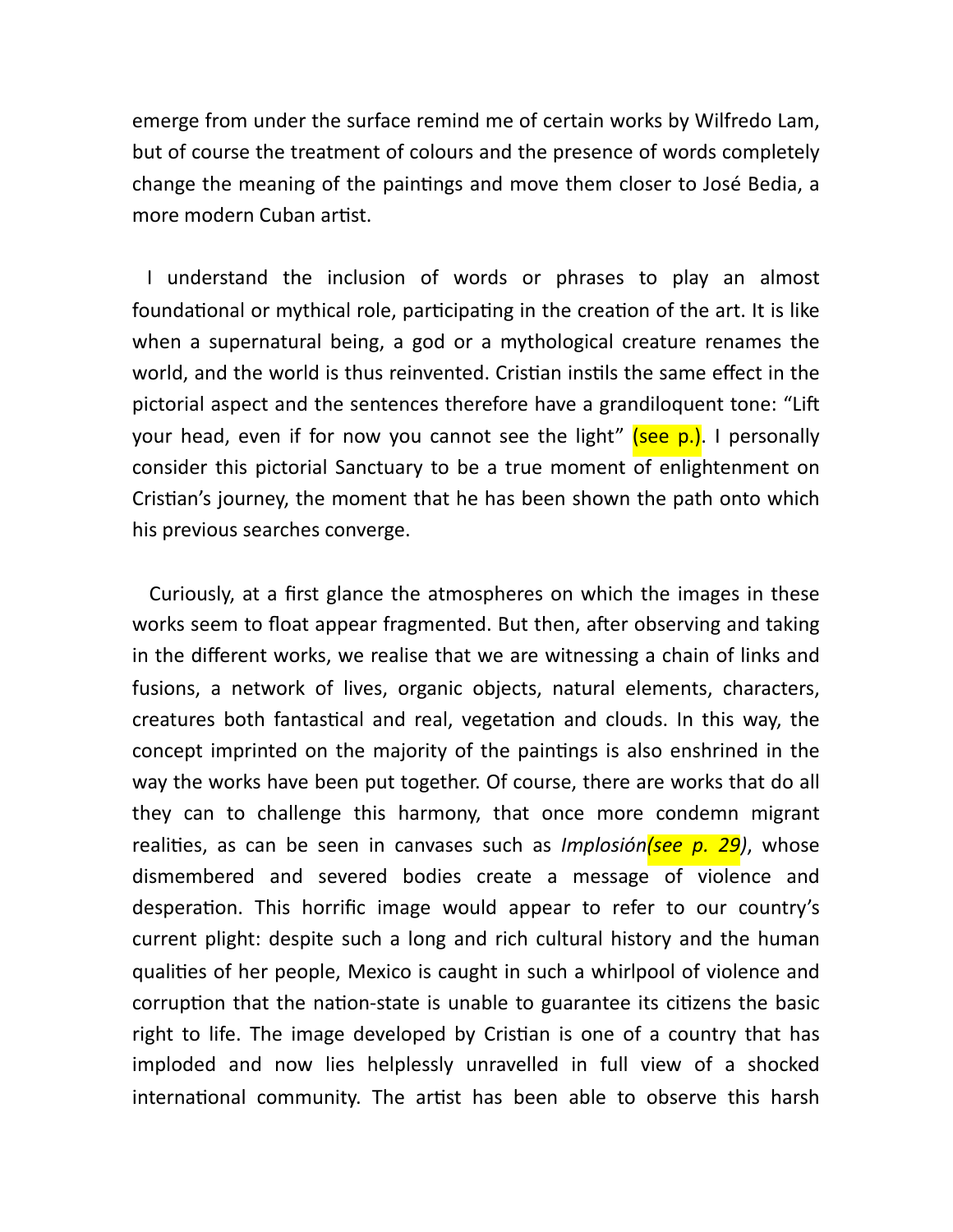reality throughout his various first-hand experiences with the Central Americans who are persecuted, raped, robbed, humiliated, enslaved, mutilated and killed in Mexico. Cristian has chosen to use art to draw attention to their affinity with their planet and their fellow man. For this reason, the core of this collection is evidently the light and colourful piece entitled *Mi mundo es un santuario (see p.)*, where plant leaves can be made out alongside an image of birth that could represent the birth of the artist himself, as well as shapes that ambiguously oscillate between bodily organs and plants to create a sensation of fertility. This painting also features, like so many others, a constant alternation between figurative and abstract shapes that leaves the overall work open to interpretation  $-$  for example, many areas of this composition suggest waves but, at the same time, they are actually no more than a succession of drawn green loops and curves. In the same way, the presence of a cross could propose many underlying symbolic meanings but chooses not to impose a definitive reading, be it a Christian cross or any other. The author's apparent stance of ambiguity is linked to the conviction communicated through another piece, entitled *No hay Triunfo (see p.)*, that nothing is certain in the world since what some people consider to be a victory may for others represent the most shameful defeat. For example, for many people the idea of becoming one of the richest men in the world would seem to be an obvious triumph yet, for a Buddhist monk whose doctrine teaches that illumination and peace can only be reached in the complete absence of material goods, earning thousands of dollars every day would represent little short of an abyss into which his aspirations and understanding of the world could fall. The piece seems rather to tackle the absurd battles for power that humans occasionally wage against those to whom we are closest.

 A subtle manner of reinforcing the cultural origins of Mexicans, for example through references to the Olmecas and the Aztecs, is progressively revealed throughout the different works. More delicately, in a work entitled *Planta Sacra (see p.)*, a vegetal shape becomes the knot or bond between the